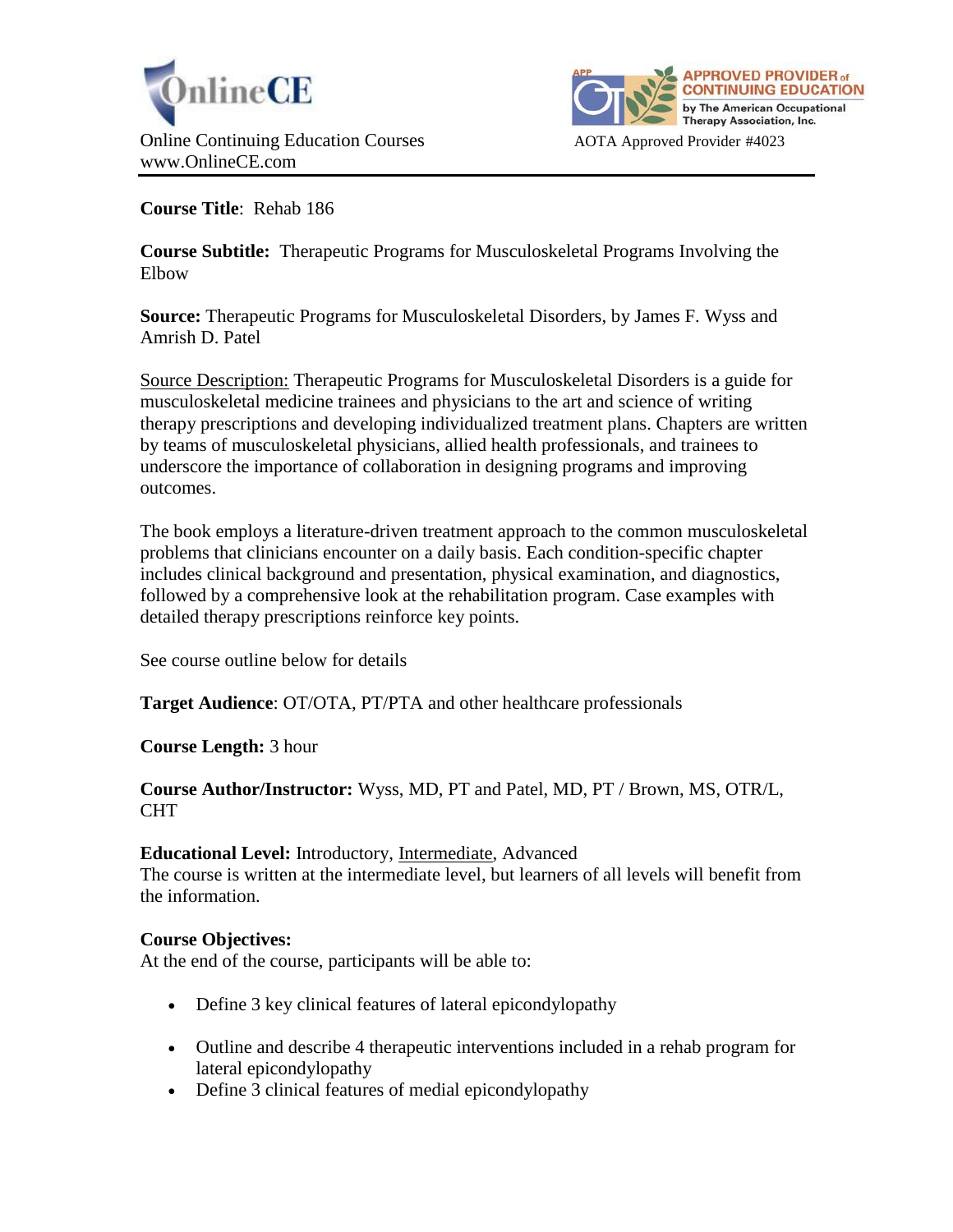- Outline and describe 4 therapeutic interventions included in a rehab program for medial epicondylopathy
- Define key clinical features of olecranon bursitis, distal biceps tendinopathy, ulnar neuropathy and ulnar collateral ligament injury
- Outline and describe 2 therapeutic interventions included in a rehab program for olecranon bursitis, distal biceps tendinopathy, ulnar neuropathy and ulnar collateral ligament injury

## **Outline of Content:**

#### **Hour #1**

Lateral Epicondylitis Introduction The Rehabilitation Program Therapeutic Modalities Manual Therapy Therapeutic Exercise Specialized Techniques Home Exercise Program Summary Sample Case Sample Therapy Prescription **Hour #2** Medial Epicondylitis Introduction The Rehabilitation Program Therapeutic Modalities Manual Therapy Specialized Techniques Home Exercise Program Summary Sample Case Sample Therapy Prescription **Hour #3** Other Elbow Disorders Introduction The Rehabilitation Program Therapeutic Modalities Manual Therapy Therapeutic Exercise Specialized Techniques Home Exercise Program Summary Sample Case Sample Therapy Prescription